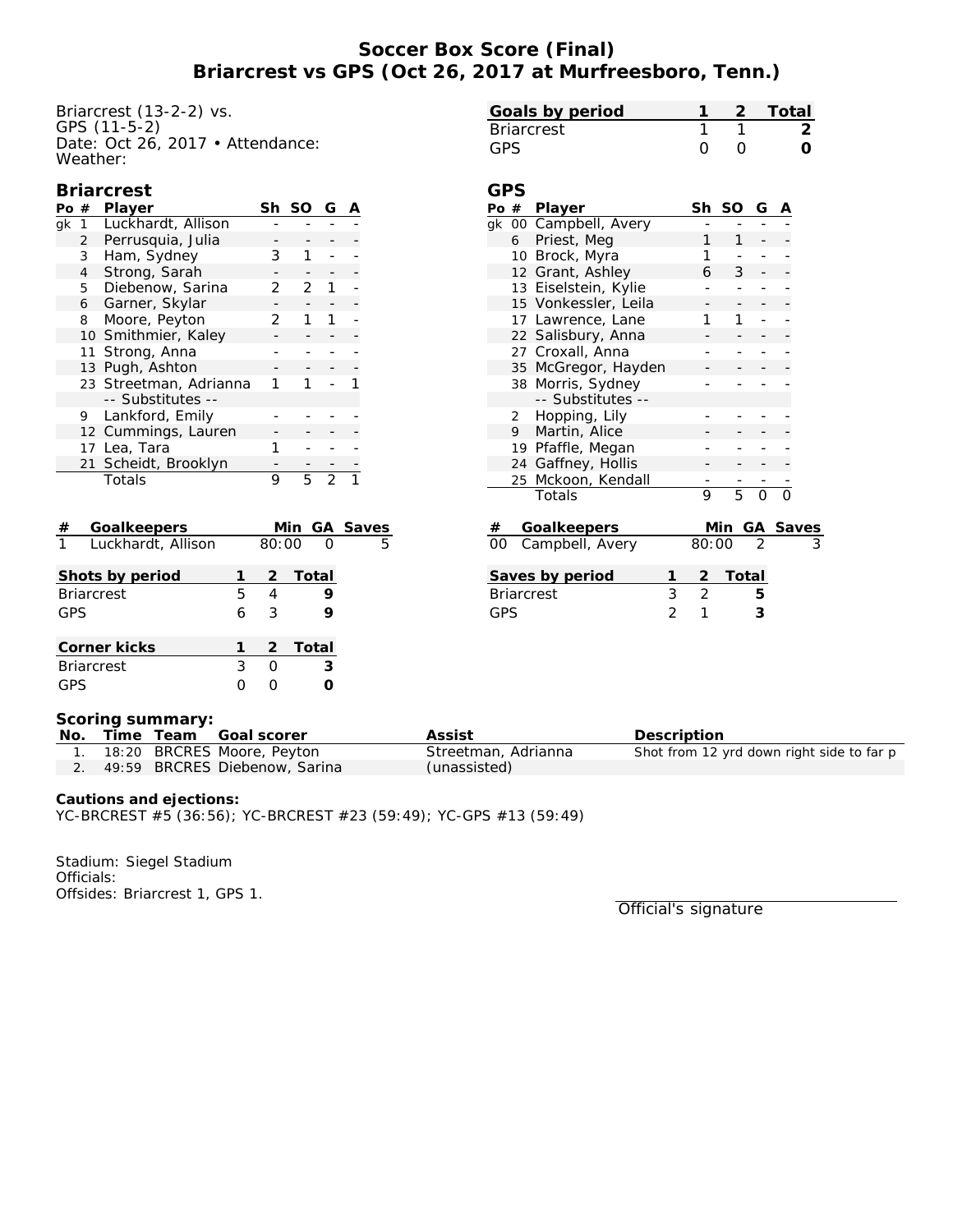# **Play-by-Play Summary (1st period) Briarcrest vs GPS (Oct 26, 2017 at Murfreesboro, Tenn.)**

**Briarcrest Starters:**

- 5 Diebenow, Sarina
- 8 Moore, Peyton
- 13 Pugh, Ashton
- 10 Smithmier, Kaley
- 23 Streetman, Adrianna
- 2 Perrusquia, Julia
- 11 Strong, Anna
- 6 Garner, Skylar
- 3 Ham, Sydney
- GK 1 Luckhardt, Allison
	- 4 Strong, Sarah

#### **GPS Starters:**

- GK 00 Campbell, Avery
	- 22 Salisbury, Anna
		- 15 Vonkessler, Leila
		- 10 Brock, Myra
		- 27 Croxall, Anna
		- 13 Eiselstein, Kylie
		- 17 Lawrence, Lane
		- 6 Priest, Meg
		- 12 Grant, Ashley
		- 35 McGregor, Hayden
		- 38 Morris, Sydney
- 00:00 Luckhardt, Allison at goalie for Briarcrest.
- 00:00 Campbell, Avery at goalie for GPS. Foul on GPS. Foul on Briarcrest.
- 02:14 Shot by BRCREST Diebenow, Sarina, SAVE Campbell, Avery. Foul on Briarcrest.
- 08:08 Shot by BRCREST Moore, Peyton WIDE.
- 10:48 Shot by GPS Grant, Ashley, SAVE Luckhardt, Allison.
- 11:36 BRCREST substitution: Scheidt, Brooklyn for Strong, Anna.
- 12:05 Shot by GPS Grant, Ashley WIDE.
- 18:20 GOAL by BRCREST Moore, Peyton (FIRST GOAL), Assist by Streetman, Adrianna.

### **BRIARCREST 1, GPS 0**

\*Shot from 12 yrd down right side to far post

- 19:14 Shot by GPS Grant, Ashley, SAVE Luckhardt, Allison.
- 19:20 Shot by GPS Brock, Myra HIGH.
- 19:25 BRCREST substitution: Cummings, Lauren for Streetman, Adrianna. Foul on Briarcrest.
- 21:15 GPS substitution: Hopping, Lily for Eiselstein, Kylie.
- 22:43 Corner kick by BRCREST Ham, Sydney [22:43].
- 24:10 GPS substitution: Eiselstein, Kylie for Croxall, Anna. Foul on Briarcrest.
- 25:31 Shot by BRCREST Ham, Sydney HIGH.
- 26:17 Corner kick by BRCREST Ham, Sydney [26:17].
- 28:00 Shot by BRCREST Ham, Sydney, SAVE Campbell, Avery.
- 28:23 Corner kick by BRCREST Garner, Skylar [28:23].
- 31:34 Shot by GPS Grant, Ashley, SAVE Luckhardt, Allison.
- 32:15 GPS substitution: Mckoon, Kendall for Hopping, Lily.
- 32:15 GPS substitution: Martin, Alice for McGregor, Hayden. Foul on Briarcrest. Foul on GPS. Foul on Briarcrest.
	- Foul on Briarcrest.
- 36:09 Shot by GPS Grant, Ashley BLOCKED.
- 36:56 Yellow card on BRCREST Diebenow, Sarina.
- 36:56 BRCREST substitution: Lea, Tara for Diebenow, Sarina. Foul on Briarcrest.
- 40:00 End of period [40:00].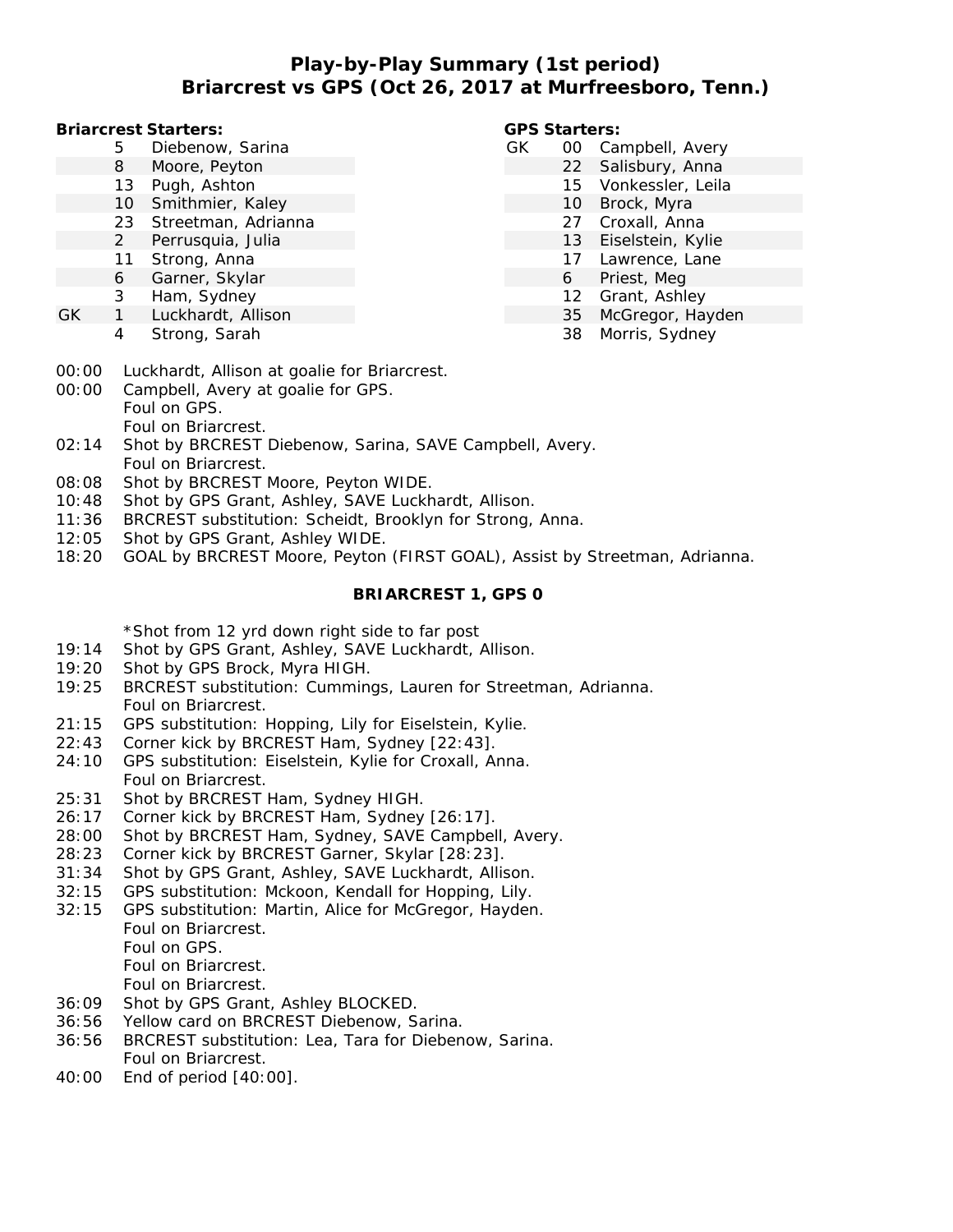## **Play-by-Play Summary (2nd period) Briarcrest vs GPS (Oct 26, 2017 at Murfreesboro, Tenn.)**

- 40:00 Start of 2nd period [40:00].
- 40:00 For BRCREST: #5 Diebenow, Sarina, #8 Moore, Peyton, #13 Pugh, Ashton, #10 Smithmier, Kaley, #23 Streetman, Adrianna, #2 Perrusquia, Julia, #11 Strong, Anna, #6 Garner, Skylar, #3 Ham, Sydney, #1 Luckhardt, Allison, #4 Strong, Sarah.
- 40:00 For GPS: #00 Campbell, Avery, #22 Salisbury, Anna, #15 Vonkessler, Leila, #10 Brock, Myra, #27 Croxall, Anna, #13 Eiselstein, Kylie, #17 Lawrence, Lane, #6 Priest, Meg, #12 Grant, Ashley, #35 McGregor, Hayden, #38 Morris, Sydney. Foul on GPS. Foul on Briarcrest.
- 43:28 Shot by BRCREST Ham, Sydney HIGH. Foul on Briarcrest. Foul on GPS.
- 49:02 BRCREST substitution: Lea, Tara for Garner, Skylar. Foul on GPS.
- 49:59 GOAL by BRCREST Diebenow, Sarina.

## **BRIARCREST 2, GPS 0**

- 49:59 BRCREST substitution: Scheidt, Brooklyn for Diebenow, Sarina. Foul on Briarcrest. Foul on GPS.
- 52:46 GPS substitution: Gaffney, Hollis for McGregor, Hayden.
- 52:46 BRCREST substitution: Cummings, Lauren for Ham, Sydney. Foul on GPS.
- 53:55 Shot by BRCREST Streetman, Adrianna, SAVE Campbell, Avery.
- 54:17 Shot by BRCREST Lea, Tara HIGH.
- 54:57 GPS substitution: Mckoon, Kendall for Croxall, Anna. Foul on GPS.

Foul on Briarcrest.

\*

- 58:40 BRCREST substitution: Ham, Sydney for Scheidt, Brooklyn.
- 59:22 Header Shot by GPS Lawrence, Lane, SAVE Luckhardt, Allison.
- 59:49 Yellow card on BRCREST Streetman, Adrianna.
- 59:49 Yellow card on GPS Eiselstein, Kylie.
- 60:05 BRCREST substitution: Garner, Skylar for Streetman, Adrianna.
- 60:11 GPS substitution: Mckoon, Kendall for Eiselstein, Kylie. Foul on Briarcrest.
- 60:23 GPS substitution: Hopping, Lily for Grant, Ashley.
- 63:13 GPS substitution: Eiselstein, Kylie for McGregor, Hayden.
- 63:13 GPS substitution: Pfaffle, Megan for Mckoon, Kendall.
- 63:13 BRCREST substitution: Streetman, Adrianna for Garner, Skylar. Foul on Briarcrest. Foul on GPS.
- 65:41 Offside against Briarcrest.
- 66:17 GPS substitution: Grant, Ashley for Gaffney, Hollis.
- 66:17 BRCREST substitution: Scheidt, Brooklyn for Cummings, Lauren.
- 69:17 Shot by GPS Grant, Ashley WIDE.
- 70:07 Shot by GPS Priest, Meg, SAVE Luckhardt, Allison. Foul on Briarcrest.
- 74:02 BRCREST substitution: Lankford, Emily for Streetman, Adrianna.
- 74:02 BRCREST substitution: Garner, Skylar for Ham, Sydney. Foul on Briarcrest. Foul on GPS.
- 79:22 Offside against GPS.